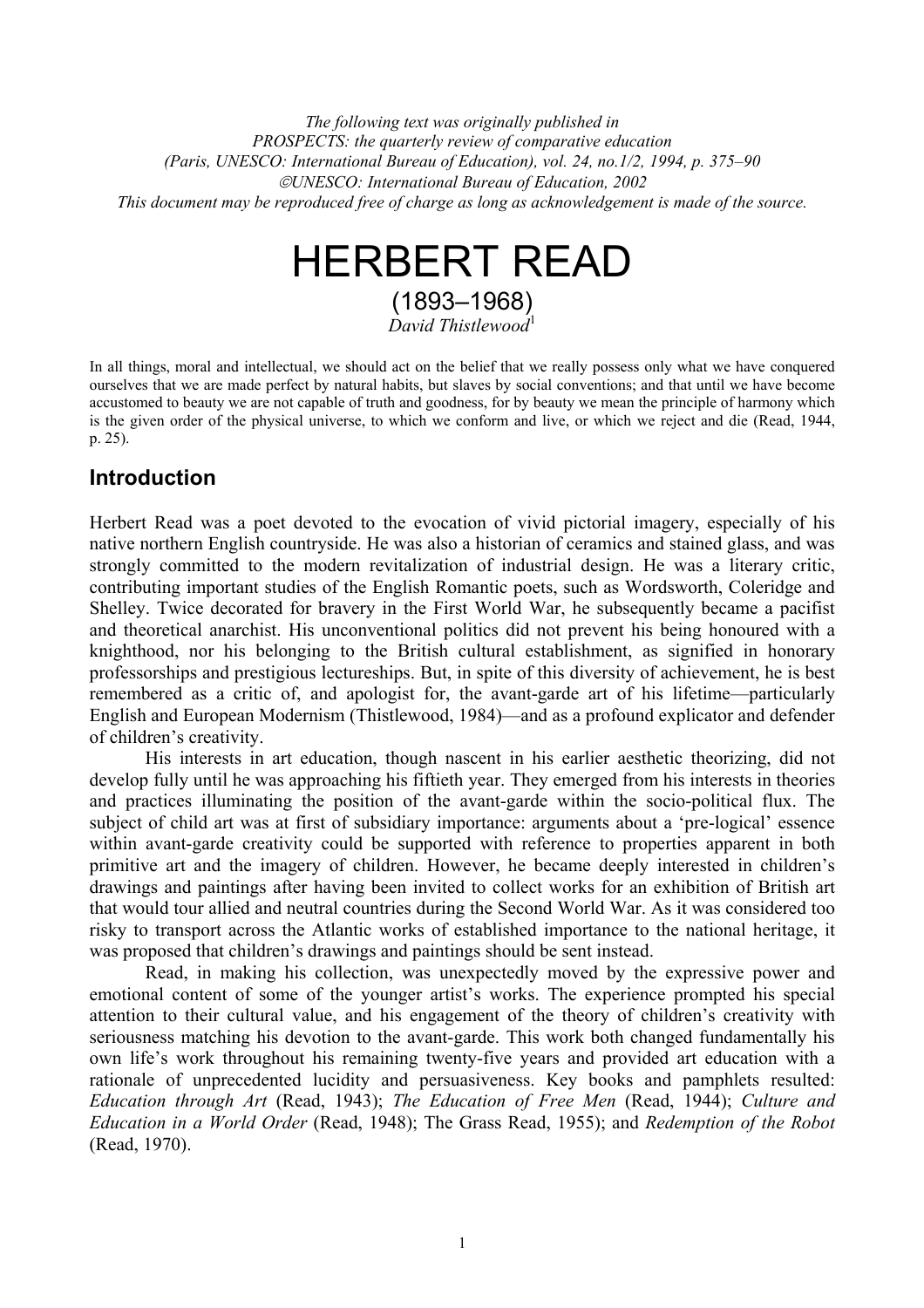As these titles suggest, Read elaborated a socio-cultural dimension of creative education, offering the notion of greater international understanding and cohesiveness rooted in principles of developing the fully-balanced personality through art education. Child art was the driving force of this philosophy: the heroic task of education was to prevent the young child from losing access to whatever ancient, ingrained, cultural wisdom he or she was able to manifest in symbolization. Reads last years were devoted to the proclamation of this philosophy throughout the world, especially in the proceedings of the International Society for Education through Art, which he was instrumental in establishing under the auspices of UNESCO.

# **Life and intellectual biography**

Read was the son of a tenant farmer in north Yorkshire, and his first perception of the world was of an utterly stable, conservative, rural community. In 1903, however, when he was 10, his father died and his family was dispossessed of its tenancy. His mother entered domestic service, he being boarded at an orphanage school in Halifax before leaving, at the earliest opportunity, to become a bank clerk in Leeds. The obvious facts of industrial poverty around him challenged inherited political prejudices and, by the time he entered Leeds University in 1912 to study economics (after having matriculated at evening classes), he was a ready participant in socialist debates.

He began to read *The New Age*, among the leading journals of socialist politics and aesthetics of its day. He became a regular contributor to the paper throughout a period in which it was a vehicle for promoting socialist alternatives to Fabianism, a movement dedicated to opposing capitalism by debate and force of argument rather than precipitate action. Read himself differed with the Fabians not so much on questions of revolution as of materialism. In pursuit of improving wages and conditions, and increasing worker's share of goods, the Fabians appeared willing to surrender fundamental socialist principles, notably the aesthetic and spiritual goals of 'Arts and Crafts' reformers, such as William Morris.

In Read's earliest childhood memories, even the most severely exploited workers had experienced the satisfactions of working with the land, with growth and harvest and with animal husbandry, and even the meanest tasks had been acknowledged periodically in thanksgivings, seasonal festivities and other kinds of common celebration. His images of work were of hard toil cheerfully endured in the countryside, of industrial processes centred upon the village forge or, and of urban employment housed in small scale machine sheds—an imagery very similar to Piotr Kropotkins, whose writings he admired.

Read's early contribution to socio-political thought, published in the relatively obscure periodical *The Guildsman* in 1917, was to propose a theory of economic groupings and networks that would have fused both localized and internationalized interests. Rural industries would have run on anarchistic principles, while the world's urban centres would have formed such an interlocked system of economic mutual dependence as to have made any future international conflict—such as the war he had recently fought in—impossible. He saw trade unions and industrial federations as prototype economic groups which, with only a little more purpose, could be the regulators of an international economy; and, like the Marxists, he could foresee the withering of the State, though not into extinction but to a size commensurate with its remaining responsibilities, virtually all of which, to Read, would have been cultural.

Read political beliefs had roots in these convictions another war is unthinkable; the State has no economic purpose; and the ideal form of government is one which guarantees the utmost equality while preserving individual freedoms, including the right of an individual to become detached from those community interests into which he or she had been accidentally projected by birth. This is precisely what had happened to Read as a result of his father's premature death, his own dislocation from the locality of his birth, and his having found a role outside the agricultural community. His position was summarized in his critical appreciation of Julien Benda's book *La*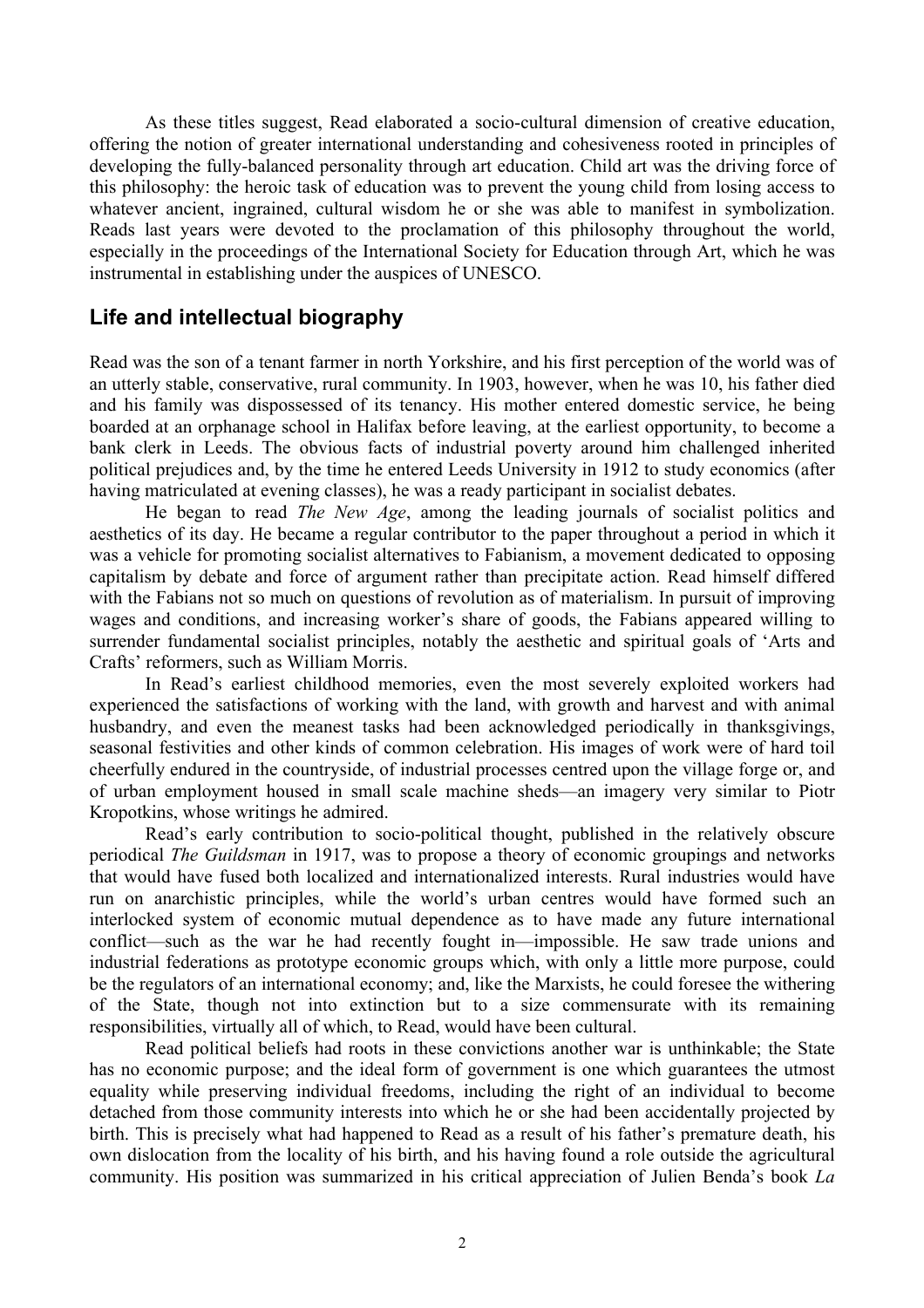*Trahison des clercs* [Treason of the Intellectuals] (Benda, 1928) in which a series of propositions were found to be so strikingly familiar that they came as self-revelations.

All real human existence is the existence of an individual, either of an individual person or of a common-interest group, and is competitive and necessarily aggressive. The *clerc* or disinterested person of learning is one who protests against a morality of aggression by proclaiming ideal values revealed in contemplation of matters abstract, universal and infinite. Civilized humanity is made possible by the coexistence and synthesis of aggressive expediency and disinterested philosophy. A world observing only a code of practical necessity would be barbarous: one that practised only a code of ideals would cease to exist. Real existence admits the gradual softening of aggression with idealism.

Read (having left the Army with the rank of Captain, having worked for a brief time as a government civil servant at the Treasury, and then having transferred his employment within the civil service to an Assistant Keepership of Ceramics at the Victoria and Albert Museum) naturally identified with the dislocated individual who, while leading an ostensibly unproductive life, had the special purpose of divining abstract principles for the benefit of the wider community in an age of idealism following, and counteracting, a period of great international aggression. At this time in his life, like his poet friend T.S. Eliot, and the classicist T.E. Hulme, whose collected works he had edited (Hulme, 1924), Read considered the goals of aesthetic contemplation to be formal precision, harmony and elegant proportion principles which, he firmly believed, when evident in literature, art and conduct, offered the world the prospect of an international medium of understanding.

This was in the 1920s. In the following decade he also advocated the very opposite of formal precision, harmony and elegant proportion, urging society's artists and art theorists to cultivate the irrational and imprecise. This new dimension was stimulated by Read's discovery of the celebration of the irrational creative act in Surrealism (Read, 1936), besides his own liberation from the civil service first in order to be subsequently to be Editor of *The Burlington Magazine* (1933–39). But a prime contributory factor also was his perceptions of changes taking place in European politics, in particular the rise of aggressive German nationalism. He saw it as no coincidence that this nationalism attempted to eradicate avant-garde art of both Abstract and Surrealist tendencies. It seemed obvious to Read that Communism and Fascism were about to hold a confrontation for the domination of Europe, and that, even if the United Kingdom was not directly involved, individuals at least would be obliged to take sides. Though he recognized the repressive State Capitalism that was the Soviet reality (Read, 1937, p. 266–73), Read was prepared to countenance Communism for he saw in it an essence which promised respect for disinterested ideals.

He flirted with philosophical Communism, but was finally dissuaded from close association with this movement because of its antipathy towards all realities of art, except the one it had contrived in social realism. He was appalled to discover that, like Fascism, it had stamped out avant-garde art; and his conclusion was that contemporary art had to become active rather than contemplative, partisan rather than disinterested, and subliminal rather than super-evident. In other words, artists and theorists had to adopt a militancy of a sort that was, in the 1930s, most apparent in Surrealism, and contemporary aesthetics had to assume less easily victimized forms. The most prominent themes of *Art and Society* (Read, 1937) were that the greatest art of the past had belonged to communal societies, and that the modern artist, conscious of an ability to transform the world by his or her visions of a new reality, had to become a more consistent Communist than those, so-called, who would compromise with the aesthetic conventions of a last phase of capitalism.

He hesitated to use the term connotations of violence. But he came to believe that he had no choice because other concepts were even more tainted. Communism, in its Soviet form, opposed individual creativity while shoring up the State and its bureaucracies. Fabianism was unredeemably materialistic. And socialism was either soulless or soaked in nostalgic mock-mediaevalism. In spite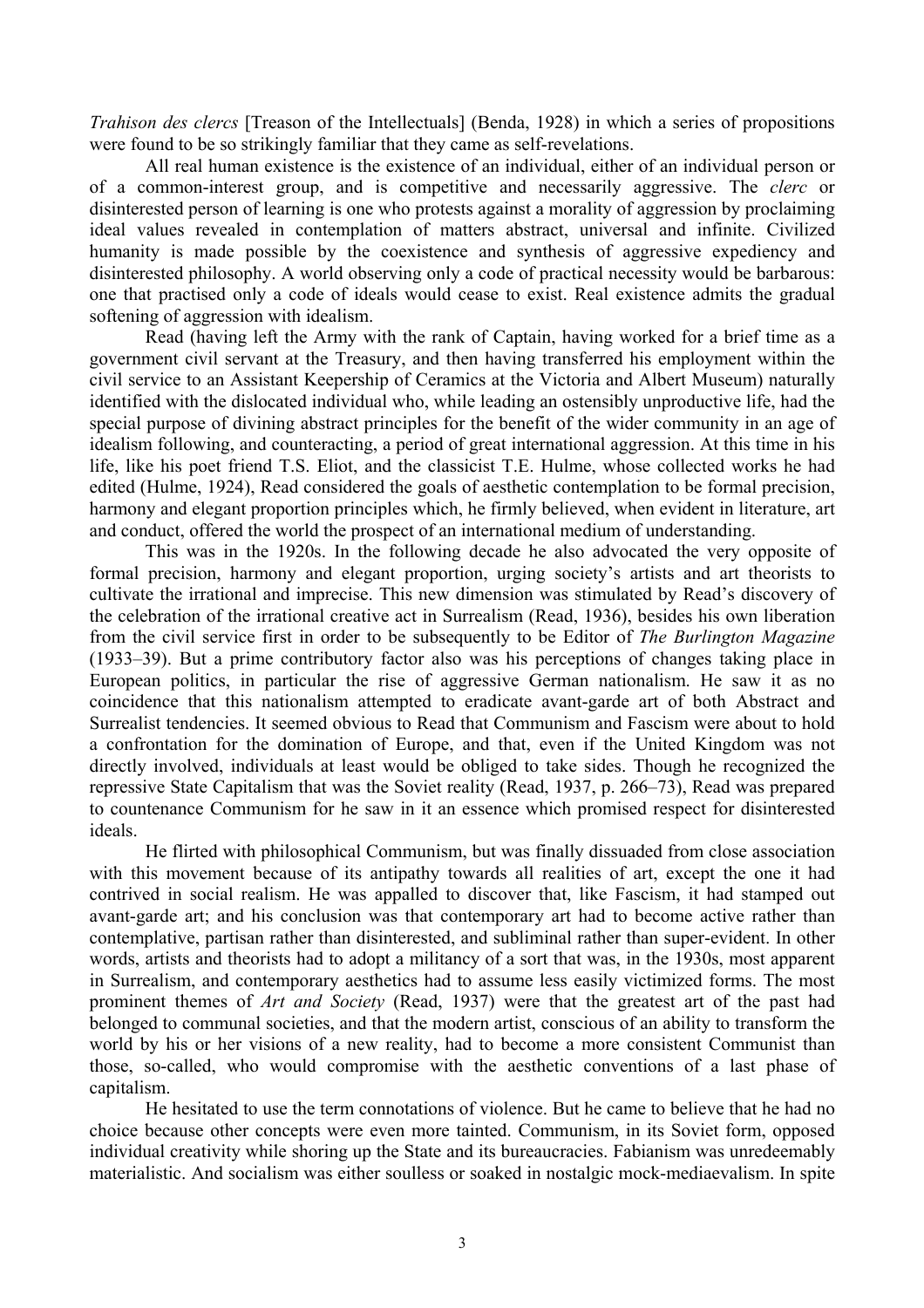of the fact that he knew he would thus forfeit any serious consideration of his views in the United Kingdom (Read, 1940, p. 136), he took the concept anarchism to be the most appropriate encapsulation of his beliefs because it embraced principles of individual freedom, selfdetermination, and a social framework of common-interest groupings, to which he himself added the idea of an avant-garde, agitating on behalf of free creativity (Read, 1938; Read, 1954; Read, 1968, pp. 76–93).

The fundamental changes in intellectual direction which affected Read at around his fortieth year, persuading him to identify with theoretical anarchism (Woodcock, 1972) and also to recognize the apparently contradictory claims of Abstraction and Surrealism in avant-garde art, also prompted his critical revision of the formative stages of his own philosophical development. Read recalled that his earliest contact with art had been with avant-garde painting. He had been an utterly conventional nineteen-year old (conservative, Christian, and with bourgeois aspirations) when he had encountered works by Paul Gauguin, Vincent van Gogh, Paul Klee and, particularly, Wassily Kandinsky—in the house where a friend of his mother had become housekeeper—and these had so shocked and fascinated him that he had been driven to an equally shocking and subversive literature for explanations. He had read Bergson and Nietzsche, Hegel, Marx and Kropotkin, discovering explanations linking the aesthetic and the socio-political. This experience sowed the seeds of those moral and spiritual convictions that would become fully realized in early middle age, and his retrospection on this fact confirmed for him the authority of the aesthetic imperative.

The explanations he had found in philosophy were, he believed, weaker versions of truths perceptible in their most potent forms in the works of art themselves. This initiated a number of subsequently consistent beliefs: human concepts, of all kinds whatsoever, originate aesthetically by virtue of insight, and only subsequently percolate through philosophy and other forms of interpretation and use, eventually to become effective upon general life and conduct. Society needs special individuals—members of avant-gardes—possessing heightened sensibilities necessary for engaging such truths or realities. Ordinary people, too, require some awareness of this process of origination and dissemination. In the short term, this was to be provided by Read and others like him intermediaries between society and its most creative artists. In the longer term, however, interpretation would be largely superfluous, because by virtue of reformed educational practices everyone, in some special way, would be an artist, and comprehension of the work of avant-gardes would be so much the more direct.

As for the avant-gardes themselves: their authentic creativity, though invariably individual in conception, would not be the property of individuals. It would be effected by individuals who happened (Read would have said involuntarily) to be the sensitive registers of an evolving intelligence comprising the whole social body. His vision of society required the special creativity of certain accomplished individuals, and also the special creativity latent within everyone, because it would only be by extraordinary means that new aesthetic perceptions might be won on behalf of society as a whole, as a vital aspect of a constant, necessary process of social renewal and reinvigoration.

His concept of the avant-garde was therefore not élitist: it simply referred to the extraordinary insight required to give shape to some value or truth newly perceived or perceived anew. And it referred to a cohort functioning as if it had no choice in the matter, for an occupation demanding constant nervous activity, and erratic fluctuation between achievement and despair, would surely have been the conscious choice of very few. It became Read's vocation to speak for such necessary 'outsiders', those exerting perceptive shaping influence upon the stream of ordinary events they could never join or rejoin, and to attempt to influence some co-ordination of their creative originality. It became a consequent objective to raise the consciousness of ordinary people by means of education through art; and his amused realization that this was considered subversive (while encouragement of really subversive avant-garde art was not) reinforced his inclination to call himself an anarchist.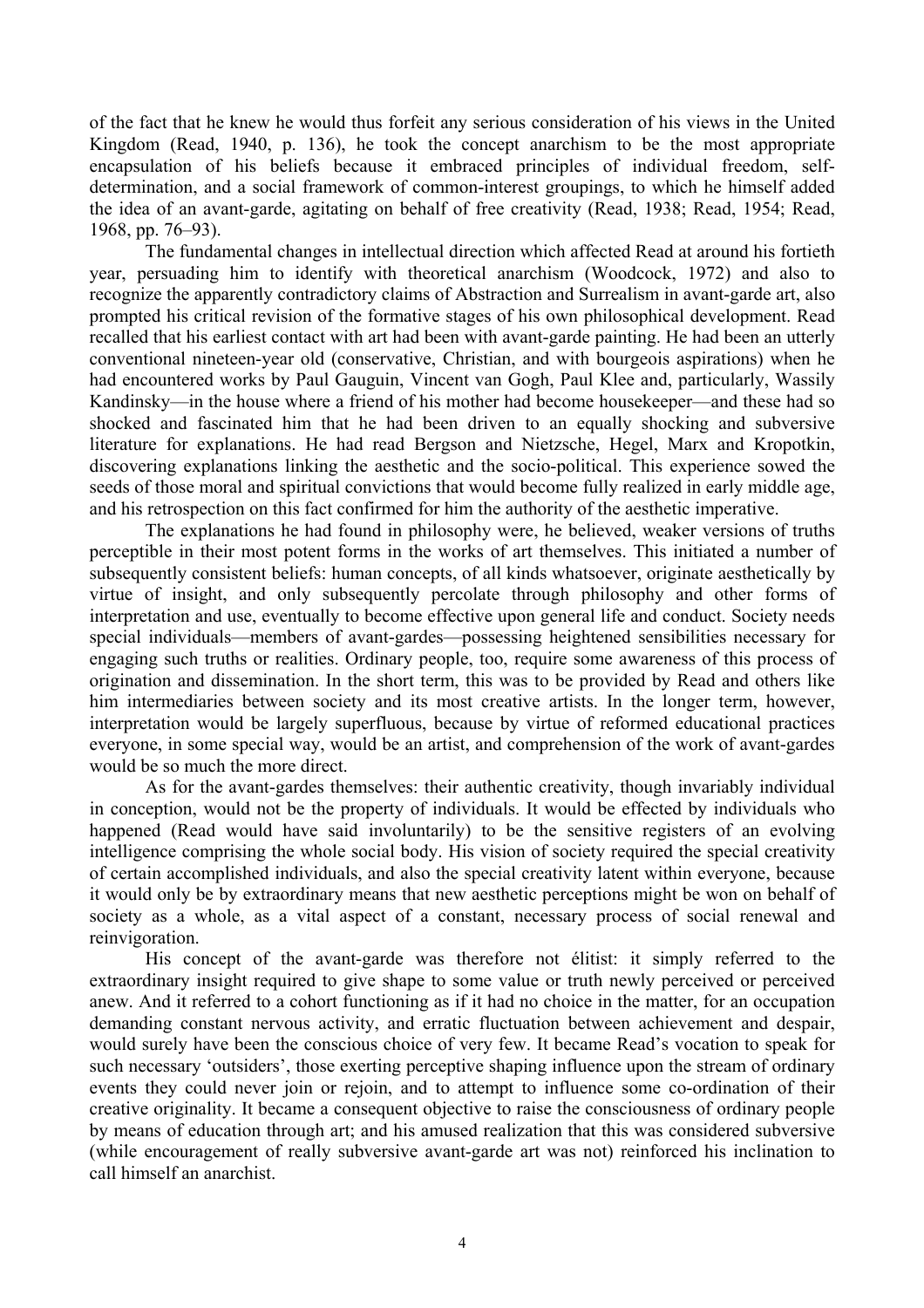### **The prevailing condition of creative education**

In what sense did Read's educational beliefs threaten conventional practices? When Read began to take an interest in educational philosophy in the mid-1930s, art education in the United Kingdom had been stabilized around certain conventional principles for over fifty years. In spite of decentralized authority in matters of curriculum, with responsibility for subject content resting with individual head-teachers, the maintenance of standards was effectively in the hands of professional bodies such as the National Society of Art Masters (NSAM) and to a much lesser degree—the Art Teachers Guild (ATG). The NSAM was dedicated to the preservation of drawing as an academic discipline, and possession of its certificates indicated a teacher's competence both in classical draughtsmanship and in design allied to the industrial arts. The interests of the ATG centred on the specific educational needs of young children; but, largely confined to infant application, they were thus of little threat to a system of drawing education that began seriously when pupils were old enough to apply intellectual rigour to their work.

There was a tacit distinction between the higher discipline of teaching drawing and design, and the lower discipline of teaching art. The former was associated with national economic purposes and aspired to academic respectability; the latter evoked play and rather modest learning. The former had historic justification for calling itself Art (with a capital) and a sense of belonging to traditions of classical scholarship. The latter had a romantic outlook that, along with such things as simple dress, vegetarianism and a belief in the spiritual value of craftwork, had been a byproduct of the English Arts and Crafts Movement.

The aims of the NSAM were effected by encouraging its members to pursue high levels of technical accomplishment as measured by its own examination system the true descendant of a Victorian system of achievement-recognition in which the most demanding exercises required months of unremitting attention to the copying, shading and rendering of prescribed images circulated by the Victoria and Albert Museum (Macdonald, 1970,p. 143–252). The ATG, on the other hand, was much more concerned with tactical approaches necessary for encouraging an essential creativity—an 'originating' activity—in children not specifically destined for an aesthetic way of life. The ATGs referents therefore included theories of child-centred creativity, and it became its prime purpose to propagate the ideas of such innovators as Ebenezer Cooke and Franz Cizek, whose arguments centred on the proposition that art was an aspect of human development, the absence of which impaired mental growth and social fitness. Before the 1930s such beliefs were regarded as peripheral to the main educational tasks of teaching drawing and design, and their attendant practices were considered at best 'preparatory' to this mission.

The values embedded in the NSAM—what may be termed the 'classic thesis' of twentiethcentury art education—had been confirmed in recommendations for this discipline following the government's Education Act of 1918. These recommendations affected not only the United Kingdom, but also its Dominions and all other countries of Anglo-centric culture. They were the NSAM initiative, and they comprised an emphasis on drawing (both conventional and observational) and design (the realization of artefacts through practical involvement with materials), the twin features of a specifically modern, industrially strategic education. For example, the 1918 Act enabled local government to provide extensive post-school continuation classes for young workers entering art industries, and also to admit apprentices to half-time courses in art schools. Such trainees had special courses devoted to their crafts and industries, but their diets also included the kind of drawing fostered by the NSAM.

Thus they would participate in 'figure drawing', 'drawing from nature', and 'architectural and ornamental drawing', in which great emphasis would be placed on the received methodologies of tracing, hatching, shading and rendering that formed the disciplinary spine of the NSAM own standards of competence. This linked academic drawing to the perceived needs of industry and thus directly to conceptions of the national well-being. Individual centred values could be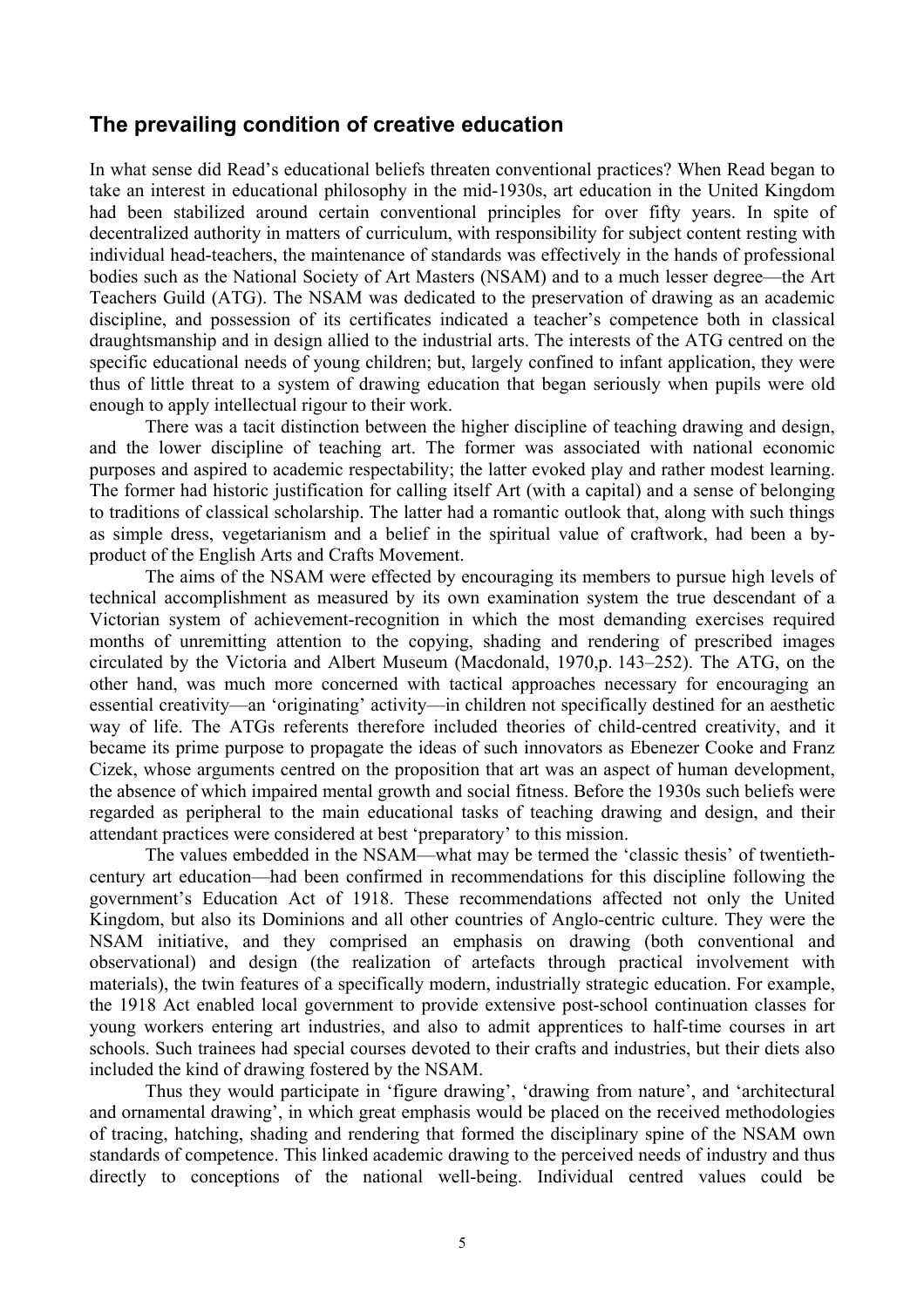accommodated to this scheme only if confined to the education of the young child. This was regarded as the ATG's province: throughout the 1920s and early 1930s this organization had persevered with a defence of free, spontaneous creativity as both obviously-present in the drawings and paintings of young children, and also desirable in continuation beyond adolescence—that is, beyond the stage in an individuals development when 'unstructured' creativity was normally to cease.

Marion Richardson (Richardson, 1948) was the champion of this proposal, and her work with young, adolescent and teenage pupils was regarded as proof that inherent, spontaneous creative aptitudes could be protracted beyond their stage of supposed decline. Her approach was based upon stimulation of the pupil imagination with unconventional teaching, evoking vivid mental images through verbal discourse and cultivation of pictorial memory (Macdonald, 1970, pp. 320–54). Richardson enjoyed the support of theorists such as Roger Fry, who compared the work of her children to that of expressionist avant-garde artists. Such comparisons dignified 'child art' as being in some sense a natural or proper creativity, lost in conventional education, and regained only with the greatest difficulty by those few adult artists sufficiently motivated to eliminate intellectual processes from their art-making. This emphasis on individualism, especially in the 1930s when it emerged as an equally well-argued alternative to the conventional, may be regarded as the 'romantic antithesis' of twentieth-century art education. What was thus established by the time Read took an intense interest in the field were: (a) an overtly subject-centred system in operation, comprising individualist art in the earliest years of education, via conventional art and design in the later years, to continuing education and training in tandem with craft trades and industries; and (b) a growing body of theory and practice supporting the proposal that it was precisely the intervention of conventional teaching that extinguished spontaneous creativity in and beyond adolescence.

### **Read's philosophy of education through art**

Reads interest in child art was at first peripheral to his interpretation of the significance of the avant-garde. In an early engagement of the subject, he suggested (Read, 1933,p. 46–47) that more could be learned of the essential nature of art from its origins in the primitive, and its continued rehearsal in childhood imagery, than from its intellectual elaboration in great periods of culture—an elaboration conventionalized in formal education. Children, he wrote, do not distinguish between the ideal (the conventionalized) and the 'real'. Child art was to be regarded as an intensification of children's elementary perceptions of the reality of the world around them, which he considered also a paramount purpose of the avant-garde.

However, in this discussion there is no evidence that Read supported the notion of a necessary 'continuity' of child and mature creativity. Their common feature he recognized as 'play', which in the adult realm was confined to 'special individuals who have special faculties not of feeling or of thought—but of expression, of objectification'. In other words, authentic creativity in adults is confined to individuals of particular, pre-logical disposition. This was not, for the time being, to countenance the possibility that all members of the adult community might aspire equally to creative fulfilment.

Instead, Read at first seemed to endorse the legitimacy of one kind of educational provision for children who would become artists and another for future artisans and all the rest. It is not difficult to detect Benda influence in suggestions that society required some external shaping guidance provided by disinterested visionaries, but that there had to be safeguards against a proliferation of visionaries too great to be supported by productive labour. Read argued this case in *Art and Society* (Read, 1937), maintaining that a consequent responsibility of art teachers would be to distinguish between the education of positive, creative capabilities in the few who would be initiators, and the encouragement of taste, discrimination and appreciation in the many who would be consumers. This view accommodated the Freudian conception of the artist as a potentia neurotic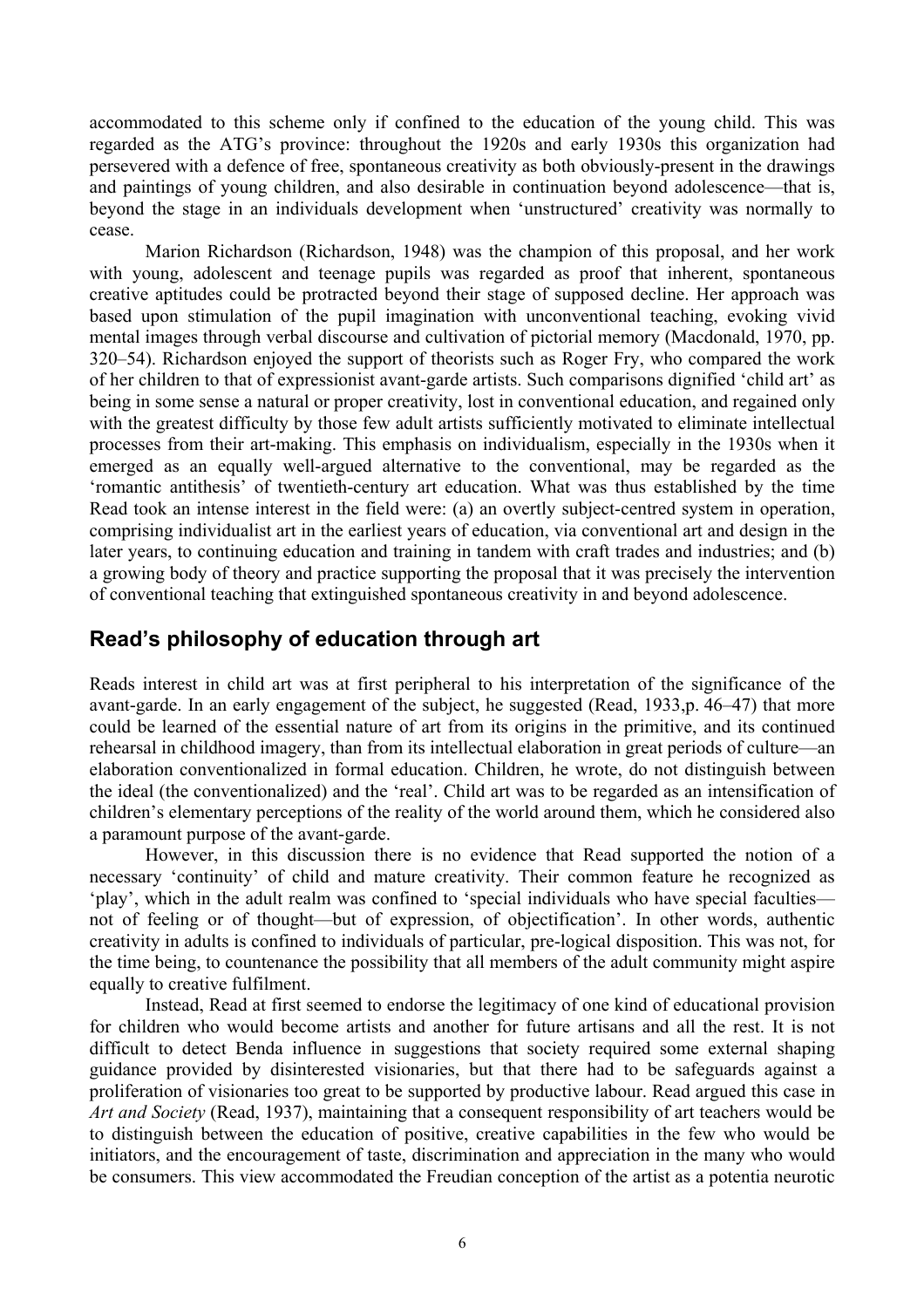who had chanced upon ways of evading this fate by expressing what would have been repressed fantasy in plastic form.

One of the most original features of Read's philosophy in its perfected state was the extension of this principle to embrace everyone. The artist is no longer to be regarded as unusual in his or her potential neurosis: modern humanity in general suffers this propensity. *Education through Art* (Read, 1943), published only six years after *Art and Society* everyone, that is, every child, is said to be a potential neurotic capable of being saved from this prospect, if early, largely inborn, creative abilities were not repressed by conventional education. Everyone is an artist of some kind whose special abilities, even if almost insignificant, must be encouraged as contributing to an infinite richness of collective life. Read's newly expressed view of an essential 'continuity' of child and adult creativity in everyone represented a 'synthesis' the two opposed models of twentieth-century art education that had predominated until this point.

What prompted this change of outlook was Reads direct (more than theoretical) encounter with the work of the very young. He was invited to advise the British Council on a collection of childrens art for wartime exhibition overseas, and in the course of this he had come across an image, drawn by a five-year-old girl, which she called *Snake around the World and a Boat* (Read, 1943, p. 187; Read 1968, p. 44–45). He was deeply moved, he said, upon immediately recognizing this image as a mandala, an ancient symbol of psychic unity, universally found in prehistorical and primitive art and in all the principal cultures of history. The child, of course, could not attach meaning to what she had done; but Read, aware for some time of what until now had been merely an interesting hypothesis of Carl Gustav Jungs, was shocked to find phenomenal evidence of archetypal imagery. He then discovered an astonishing consistency in childrens art of symbols Jung had associated with community stability, and he also found them replete in the paintings and sculptures of the adult avant-garde.

The most significant of these images, to Read, was the mandala, invariably a unified shape, perhaps in the form of a flower or some other four-fold arrangement, with a distinct centre, the appearance of an unfolding, and a gathering perimeter. Especially in Eastern philosophy, though also for example in Christian iconography, these images had been held to symbolize collective thought and mutual belonging. Other archetypes which gave Read shocks of recognition were the tendency to fabricate a ark shadow from aspects of a personality opposed to those personified in the self; and the tendency to protest against isolation, individuation and independence by creating mother images, earth forms, and other symbols of dependence.

All of these projections—beyond self—a fixing upon abstract unities; a collation of personality traits in externalized forms; the celebration of maternity; an acknowledgement of belonging to the land—Read thought, were fundamentally anarchistic. Manifest in the work of the avant-garde, their purpose was to guide the collective unconscious into normal patterns of aspiration and behaviour and away from those sinister alternatives (mass hysteria, nationalistic pride, dumb subservience to the State) to which the unnatural mode of modern life had left people prone. This remedial function, however, would wither into obsolescence if the self-same imagery, evident in child art generally, could be protracted into adulthood for everyone.

Reads encounter with the archetypal content of child art demanded explication. It was this research, conducted at the University of London in 1941–42, that resulted in his seminal work Education through Art, the central premises of which were: that the general purpose of education is to foster the growth of what is individual in each human being, at the same harmonizing the individuality thus educed with the organic unity of the social group to which the individual belongs. (Read, 1943, p. 8). The organic principle, signifying normal, unhampered development of individual creativity, and a corresponding development of society through collective creative enterprise, was thus adopted as both generator and evaluative principle.

This book provided art education with a rationale, a defence and an optimistic programme. It comprised: (a) definitions of authenticity in art and art-making; (b) offered explanations of the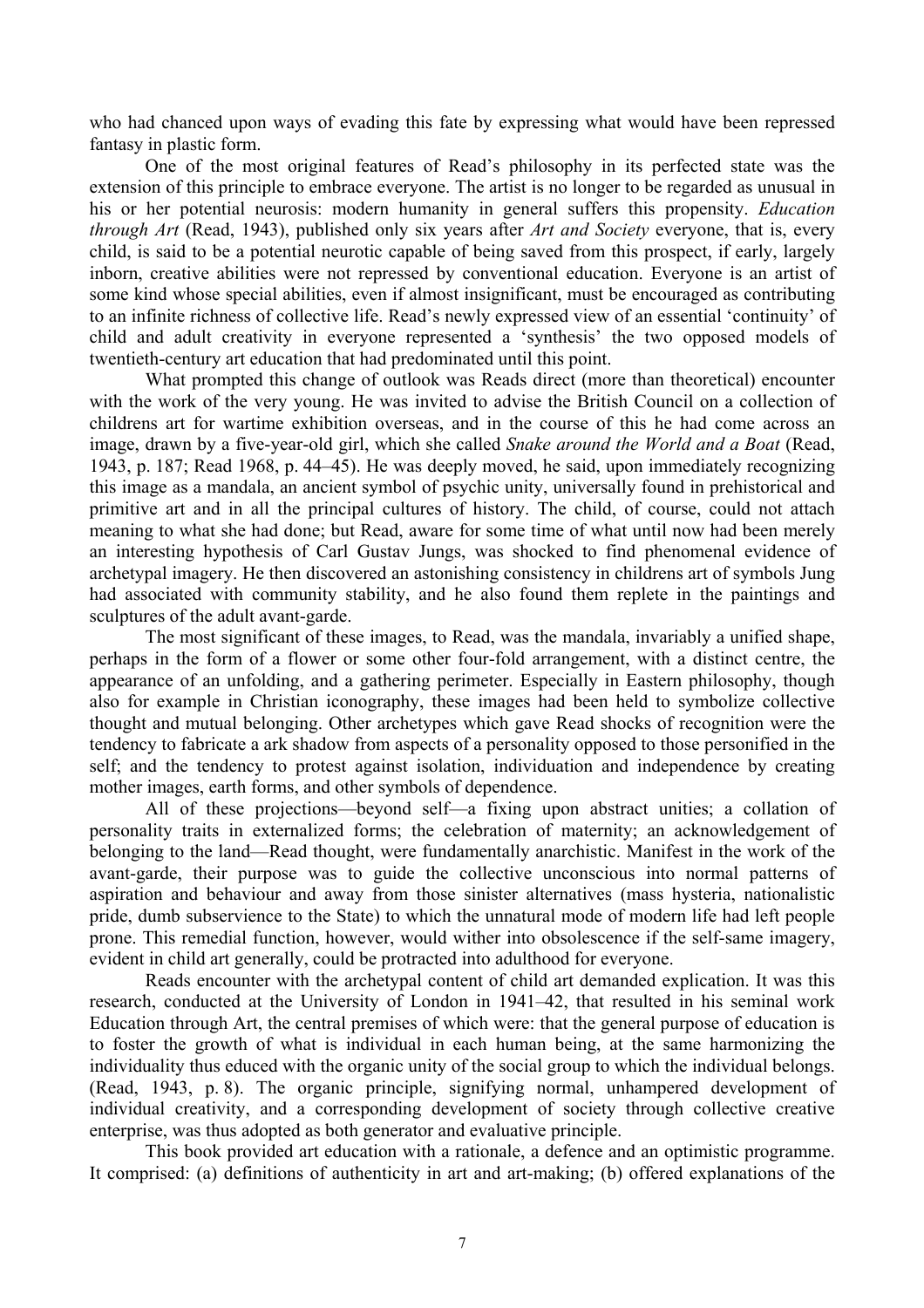materializing of images from the imagination; (c) compared typologies discernible in the literature of psychology and in the study of children's drawings and paintings; (d) and proposed that the variety evident within such typologies supported the principle that everyone could be regarded as a special kind of artist. Realization of this principle obliged Read to revise the relevant passages of future editions of *Art and Society* (Read, 1945, p. 107).

In *Education through Art*, then, the 'organic' principle was deployed in defining 'art' which—reasonably interpreted as 'good form'—could be illuminated by scientific analogy. Good form is perceptible in all manner of natural organisms at microscopic, normal and macroscopic scales, and exhibits such attributes as structural order, elegance, harmony, economy, and dynamic equilibrium as revealed to Read by the scientific philosophy of D'Arcy Wentworth Thompson (Thompson, 1942; Read, 1943, pp. 18–19).

Objectified in art making, such properties evince balance, symmetry and rhythm, thus suggesting the comparability of growth in nature and composition in art. But for Read their applicability was not confined to objective art (that is, an art of purely formal relationships). The subjective also respects these principles to the degree that it is 'externalized' (objectified) feeling, intuition or emotion; and, Read speculated, the subjective may also tend to formal relationships even when internalized, for phantasy and dreaming may be instigated by pathological complexes akin to force systems, and be subject to intrinsic dramatic unities and patterns of organization (Read, 1943, p. 32).

He therefore maintained that a comparability of nature and art extends across the whole range of creative faculties that produce and appreciate art. He presented a digest of psychological research demonstrating the inherent complexity of the human mind, especially in its great variety of 'forces', 'impulses' or 'drives', and he suggested correlations between mental types recognized by psychologists, their characteristic impulses, and the sorts of imagery these impulses might manifest (Read, 1943, p. 28). Enough of a consensus was evident for Read to generalize on the basis of his undoubtedly profound knowledge of the avant-garde creative processes he had studied at length of contemporary artists in great number (Read, 1933); of the Surrealists (Read, 1936); and of English artists and Europeans working in Britain, particularly Henry Moore, Barbara Hepworth, Ben Nicholson, Paul Nash and Naum Gabo—studies of whom he published retrospectively (Read, 1952). He therefore proposed that a distinction of avant-garde creativity as between (i) realism, (ii) superrealism, (iii) expressionism and (iv) constructivism offered a comprehensive categorization of all evident modes, and that these correlated directly with the psychological functions of (i) thinking, (ii) feeling, (iii) sensation and (iv) intuition. He was particularly interested in the idea of an impulse-driven emergence of imagery from the subconscious into conscious attention by the reflex co-ordination of mental, physical and perceptual faculties. Conjoining Freudian and Jungian philosophy, he wrote of the 'calling-up' of images—images with primordial significance—from hidden depths of the mind. This formed theoretical connections between the artist's command of eidetic visualization (mental evocation or recall of images in vivid detail) and an archetypal significance (deep-seated social and cultural symbolism) that could be divined in the images so evoked. It also associated socio-cultural symbolism with modes of creativity that rejected conventional, long-implemented methods of art education, concerned as they were with replication of 'given' realities rather than evocation of the 'new'.

Ultimately, however, *Education through Art* as received as proof that a number of distinct types of child artist could be identified in education, and a varied diet offered them that would both strengthen their natural affinities and credit their unique achievements. In his study of children's images Read discovered eight distinct categories, all transcending age or stage development. He suggested they corresponded to the four composite categories of mature creativity 'realism: thinking'; 'superrealism: feeling'; 'expressionism: sensation'; and constructivism: intuition—if each of these were considered in both introverted and extroverted modes (Read, 1943, p. 145).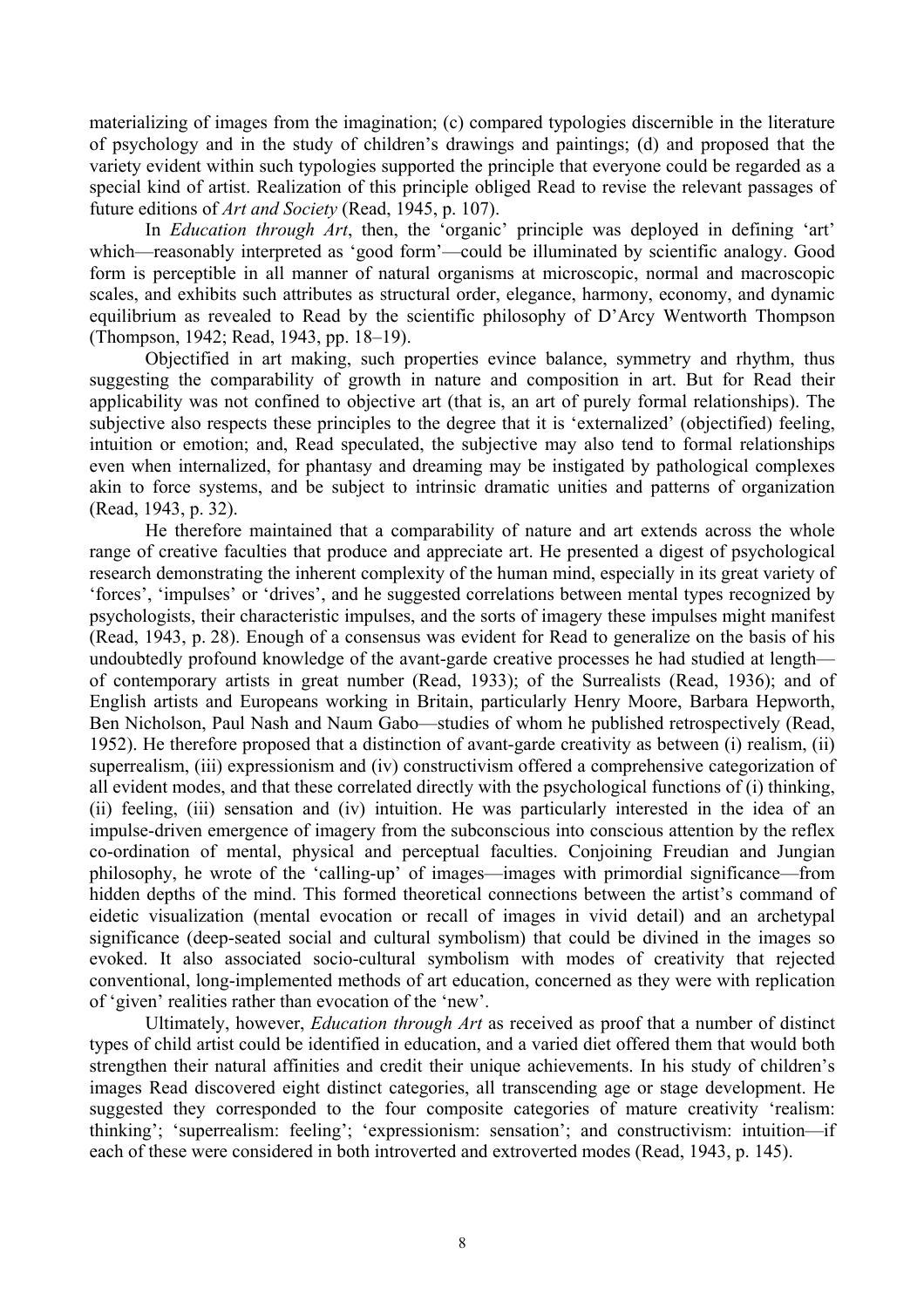By this means Read constructed a co-ordinate system that would account for the characteristics of all apparent tendencies in child art. Moreover, this categoric division related directly to tendencies perceptible in the works of mature avant-gardes. The pursuit of authentic avant-garde creativity, Read had long maintained, was so emotionally and nervously demanding that it was the conscious choice of very few. In the adult's realm it was an 'obsessional' activity, while paradoxically in the child's realm it manifested the effortlessness of inherited reflex behaviour. This suggested a normality of creative identification shared between all children and those adults who would strive to regain pre-logical sensibility. It also suggested a fundamental abnormality in what had been considered normal in conventional education, namely the intervention of logical, intellect-dependent education at around the age of 10. If education were to go with the grain of the biological imperative, ways needed to be found of encouraging the perfection and protraction of pre-logical creative states.

Read did not offer a curriculum but a theoretical defence of the genuine and true. His claims for genuineness and truth were based on the overwhelming evidence of characteristics revealed in his study of child art. But they were founded also in speculative extrapolation of a kind that was most welcome during the Second World War (when his ideas received first publication), in the period of reconstruction (when they were recognized in the 1944 Education Act), and in succeeding decades dominated by Cold War politics. This extrapolation focused on the apparent fact that authentic creativity was an inherent human necessity. The question was why was it so necessary as to be universally present (though in eight complementary modes) in all children, and potentially present in the citizens they were to become?

Read discovered the answer in social psychology, at the same time confirming his predilection for anarchism and his recognition of profundity in Jungs conception of the archetype. The biological necessity has two aspects—to call up imagery from the subconscious and to externalize it in communicable form—the second of which is served by the originating activity and is therefore the more important. He argued that this is not an outpouring for its own sake, nor is it evidence of children conversing with, and confirming, their own individual subconscious experience: it is essentially 'an overture demanding response from others' (Read, 1943, p. 164, quoting Suttie, 1935). It is thus to be regarded as an integrating activity, a 'spontaneous reachingout to the external world, at first tentative, but capable of becoming the main factor in the adjustment of the individual to society' (Read, 1943, p. 164–65). This not only establishes art—an authentic, non-intellectualized art—as of profound significance in education, it downgrades all other subjects in the curriculum that are intended to develop 'individuation', or rather maintains that they too may serve 'integration' if taught with artistic focus.

### **Impact and influence**

When published, Read's philosophy gave new meaning to the work of many thousands of art teachers. Instead of merely assisting technical expertise, recreational skill and consumer discrimination, their role would be to take command of the larger curriculum, and help innate creative abilities survive in an uncongenial world for the sake of individual well-being and also for the health of a collective social harmony. The potential for success was evident in Read's observation that children quite naturally give forth imagery which maintains contact with the deepest levels of social experience, and with times when social cohesion was the normal order.

A corollary, which armed the art teachers and explains the enormous, immediate and continued, success of his book was that defects of modern life—injustice, immorality, harsh competition, even war, had roots in prevailing systems of education and, specifically, in an emphasizing of intellectual development to the exclusion of everything else, visited upon children from around the age of 10. Because of this, the infant with inborn access to ancient, collective experience became a rootless 10-year-old and a centre of self-interest. What the authorities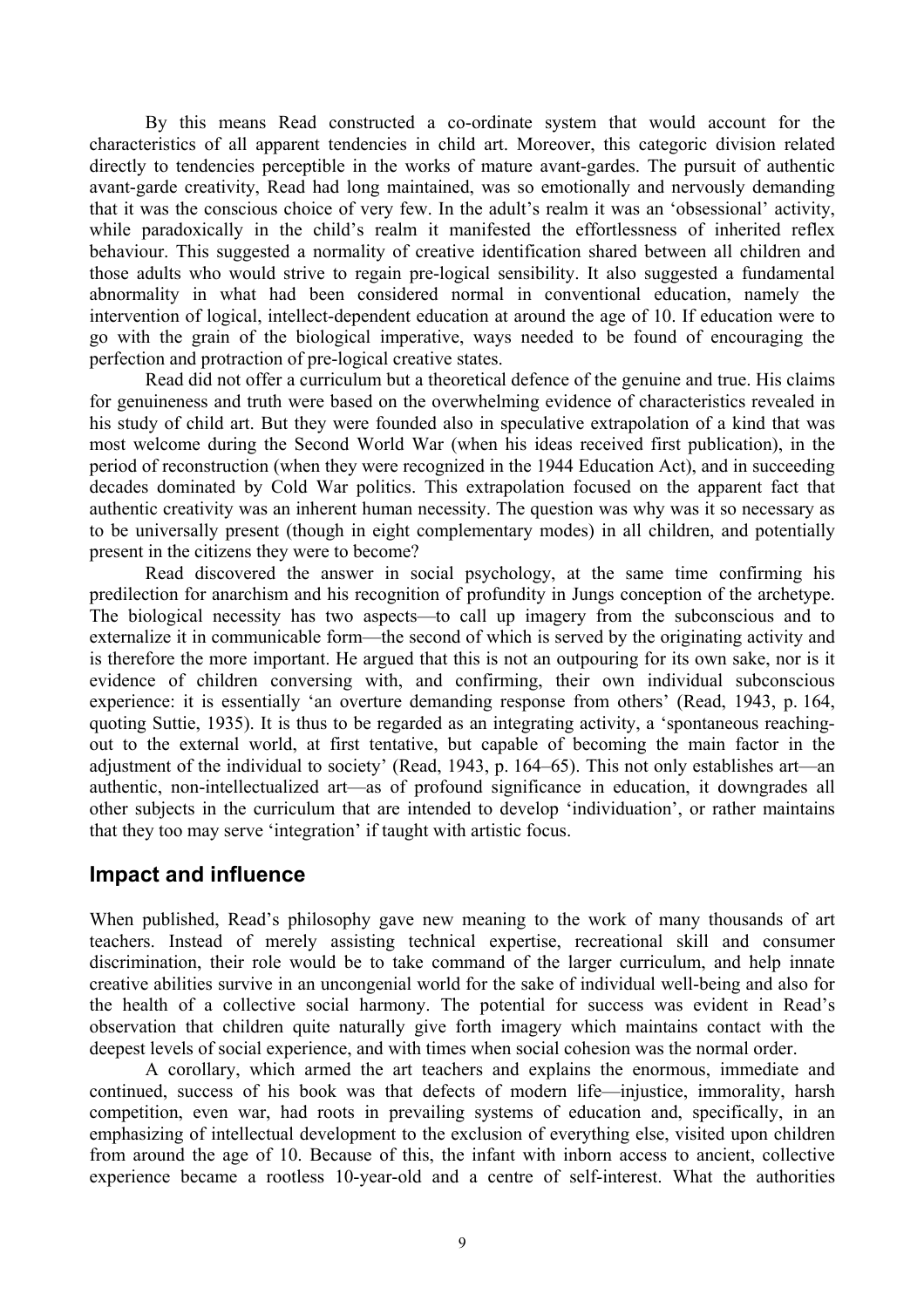considered to be liberal education was nothing more than systematic repression, the elimination of which would give rise to recovery of individual creative fulfilment, mutual communication, and collective social health.

These combined objectives and ambitions disseminated rapidly, but outside Read's direct control. While this took place, he readdressed his other great purpose, encouragement of the avantgarde, which he could engage directly because of its finer focus. It was of temporary, but no less vital, importance as he saw that avant-garde enterprise had to retain its effectiveness until such times as its forms of creativity would cease to be exceptional. This was the objective which, as its first president, he projected into the Institute of Contemporary Arts (ICA), when it was established in London in 1947.

The ICA's founding purpose was both propagandist and educational. It brought accomplished artists into contact with those who, as a result, became the next generation of accomplished artists. Ordinary members could tap current creative research at source and effect its dissemination throughout the wider community. It was not a place where art was made, but where the most tentative beginnings of its translation into other forms of thought and action—by exposition, argument and debate—took place.

In effect, it was an echo of Read's own formative experience when, as a young man, the shock of unprecedented abstract images had sent him rushing to philosophy. But now the philosophical context had considerably altered: Jung and D.W. Thompson had influenced the present *Zeitgeist* (Thistlewood, 1982), and theories of collective mind and organic formation were in the air. Artists, by whose efforts the organization of society was to be incrementally changed, needed to be alive to such philosophy, the full range of aesthetic principles which had nurtured it, and its ramifications for a cross-section of human understanding. Thus, the ICA embraced a comprehensive spectrum of avant-garde art, including Abstraction, Surrealism, and every shade or tendency between them (Thistlewood, 1989); and it also provided a forum for advanced scientific philosophy, as well as the latest researches in sociology, anthropology and other disciplines. It was in Read's special sense an 'anarchist' cell, an organic community dedicated to the constant revision and reinvigoration of its essential values, and to the integration of diverse interests meeting in the common sphere of art.

But while Read took direct action in relation to the avant-garde, his general educational philosophy—spread by means of his lecture tours but principally through his writings—affected practices throughout the world. *Education through Art* was translated into over thirty languages and is still regarded as a seminal text in countries as diverse as Egypt, Brazil and Japan. Dissemination relied upon remote conviction, but in the United Kingdom was assisted by the popularization of Read's ideas through cheap pamphlets. In one of these (Read, 1944), he acknowledged his belonging to a tradition first given authoritative shape by Plato, simplified Platonic theory for popular consumption, sketched out a strategy for building an authentic communal culture by perfecting parent/child, teacher/child and individual/group relationships, and argued against the curbing of schools freedom to determine curricula appropriate to localized circumstances.

Yet there was also within Read's scope a form of direct influence on national and supranational institutions. From 1946until his death in 1968 he was president of the Society for Education in Art (SEA), the renamed ATG, in which capacity he had a platform for addressing UNESCO. He was extremely welcoming of policies expressed at UNESCO's launching conference in 1946 policies devoted to the cultivation of worldwide understanding through education, and the elimination of international conflict at the point of its normal origination, mutual ignorance—but he was nevertheless critical of an automatic reliance on conventional modes of education, and a perceived confusion of culture with learning, education with propaganda.

In a lecture at the Museum of Modern Art, New York (timed to coincide with a sitting of the United Nations), he delivered a devastating critique of attempts to prevent war with card indexes and documentary films (Read, 1948). He argued that UNESCO's desired moral revolution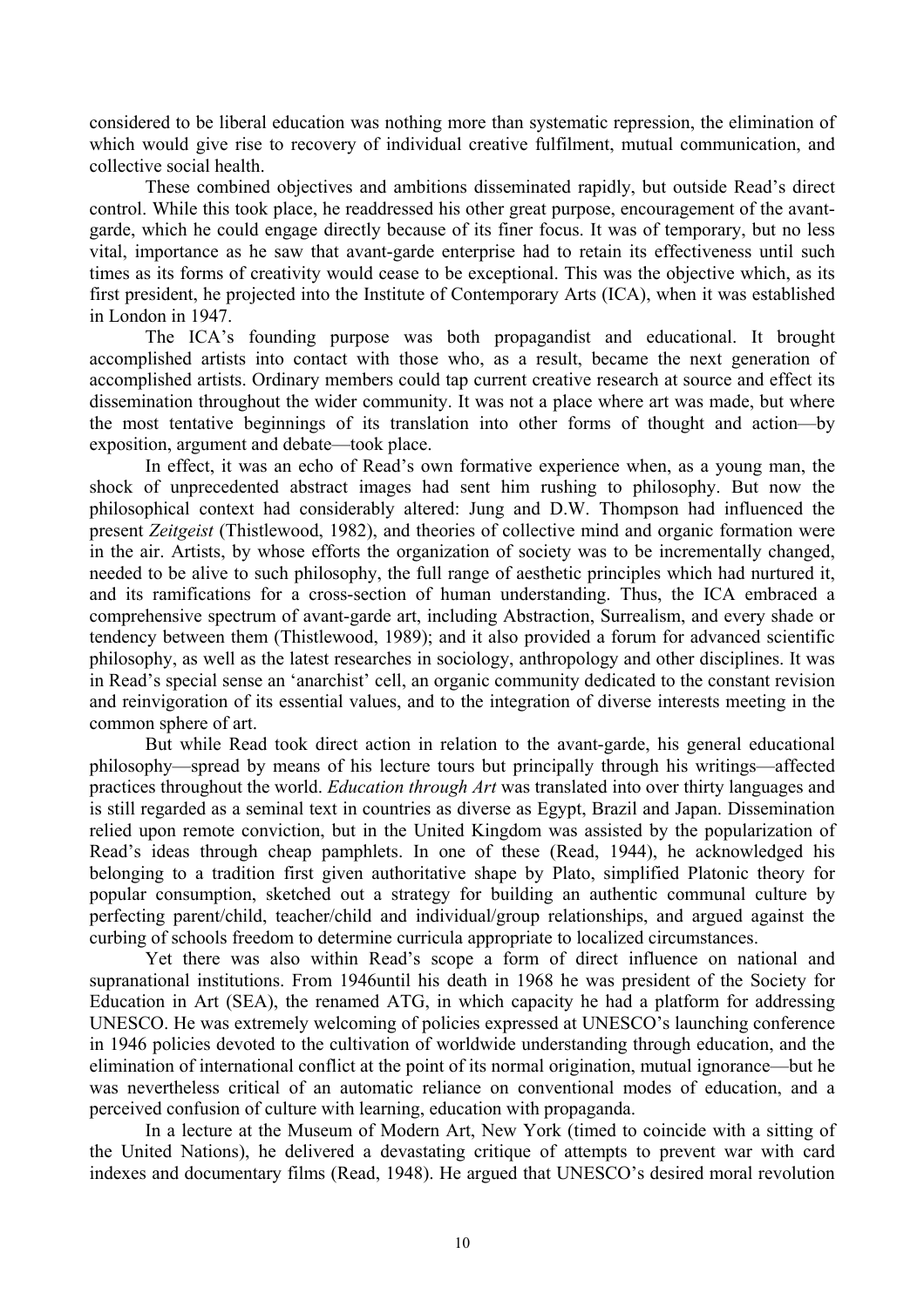could not be secured by arguments addressed to minds corrupted with individuated intellectualization: a moral revolution required the total reorientation of the human personality, which could only be secured by integrative education. On the basis of such representation Read, with others, succeeded in establishing the International Society for Education through Art (INSEA) as an executive arm of UNESCO in 1954.

No doubt the most compelling argument he proposed to UNESCO was that art provides the best prospect of an international medium of cultural exchange and understanding, for the comparable internationalism of science is always to be confounded by national interests. While almost all other enterprises are intended to address the removal of barriers—of sovereignty, custom, language or trade—the visual arts know no such barriers. They constitute 'a language of symbols that communicates a meaning without hindrance from country to country across the centuries' (Read, 1970, pp. 233–54). This posthumously published assertion has continued to be the cornerstone of INSEA philosophy until the present day. But it has required of officialdom a remarkable investment in faith, for what Read proposed was not a means of transforming states of mind by propaganda.

Education through art is in effect a reverse propaganda, for it begins with the felt truth which is then expressed as symbol the feeling finds its equivalent in a plastic image (Read, 1955, pp. 88–89). Images originate in collective experience and create correspondences in shared realities: the social bond is rehearsed and reinforced. That a virtual metaphysics should frame a supra-national programme is evidence of its conviction and sincerity.

So we must begin with small things, in diverse ways, helping one another, discovering one's own peace of mind, waiting for the understanding that flashes from one peaceful mind to another. In that way the separate cells will take shape, will be joined to one another, will manifest new forms of social organization and new types of art. From that multiplicity and diversity, that dynamic interplay and emulation, a new culture may arise, and mankind be united as never before in the consciousness of a common destiny (Read, 1948. p. 15).

#### **Note**

1. *David Thistlewood (United Kingdom).* Reader in the history of art and architecture at the University of Liverpool. Editor of the Journal of Art and Design Education. Past president of the National Society for Art and Design and chair of the Board of Trustees of the National Arts Education Archive. He is editor of the following recent publications: *Critical Studies in Art and Design Education*; *Issues in Design Education; Histories of Art and Design Education; Cole to Coldstream; and Drawing Research and Development.* 

#### **References**

- Benda, J. 1928. *La Trahison des clercs*. Translated into English by Richard Aldington as *The Great Betrayal*, London, Routledge. Also: *Treason of the Intellectuals*. New York, Norton, 1969.
- Hulme, Thomas Ernest. 1924. *Speculations*. (Ed. Herbert Read.) London, Kegan Paul.
- Macdonald, Stuart. 1970. *The History and Philosophy of Art Education.* London, London University Press
- Richardson, M. 1948. *Art and the Child*. London, London University Press.
- Suttie, I. D. 1935. *The Origins of Love and Hate*. London, London University Press.
- Thistlewood, D. 1982. 'Organic Art and the Popularization of a Scientific Philosophy.' *British Journal of Aesthetics* (Oxford University Press), vol. 22, no. 4, p. 311–21.
- –––. 1984. Herbert Read: *Formlessness and Form, An Introduction to his Aesthetics*. London, Routledge.
- –––. 1989. 'The Museum of Modern Art, New York, and the London Institute of Contemporary Arts: A Common Philosophy of Modern Art.' *British Journal of Aesthetics* (Oxford University Press), vol. 29, no. 4, p. 316–28.
- Thompson, D. W. 1942. *On Growth and Form*. New ed. Cambridge, Cambridge University Press.

Woodcock, G. 1972. *Herbert Read: the Stream and the Source*. London, Faber.

#### **Works by Herbert Read**

1933. *Art Now*. London, Faber.

- (ed.) 1936. *Surrealism.* London, Faber.
- 1937. *Art and Society*, London, Heinemann.
- 1938. *Poetry and Anarchism*. London, Faber.